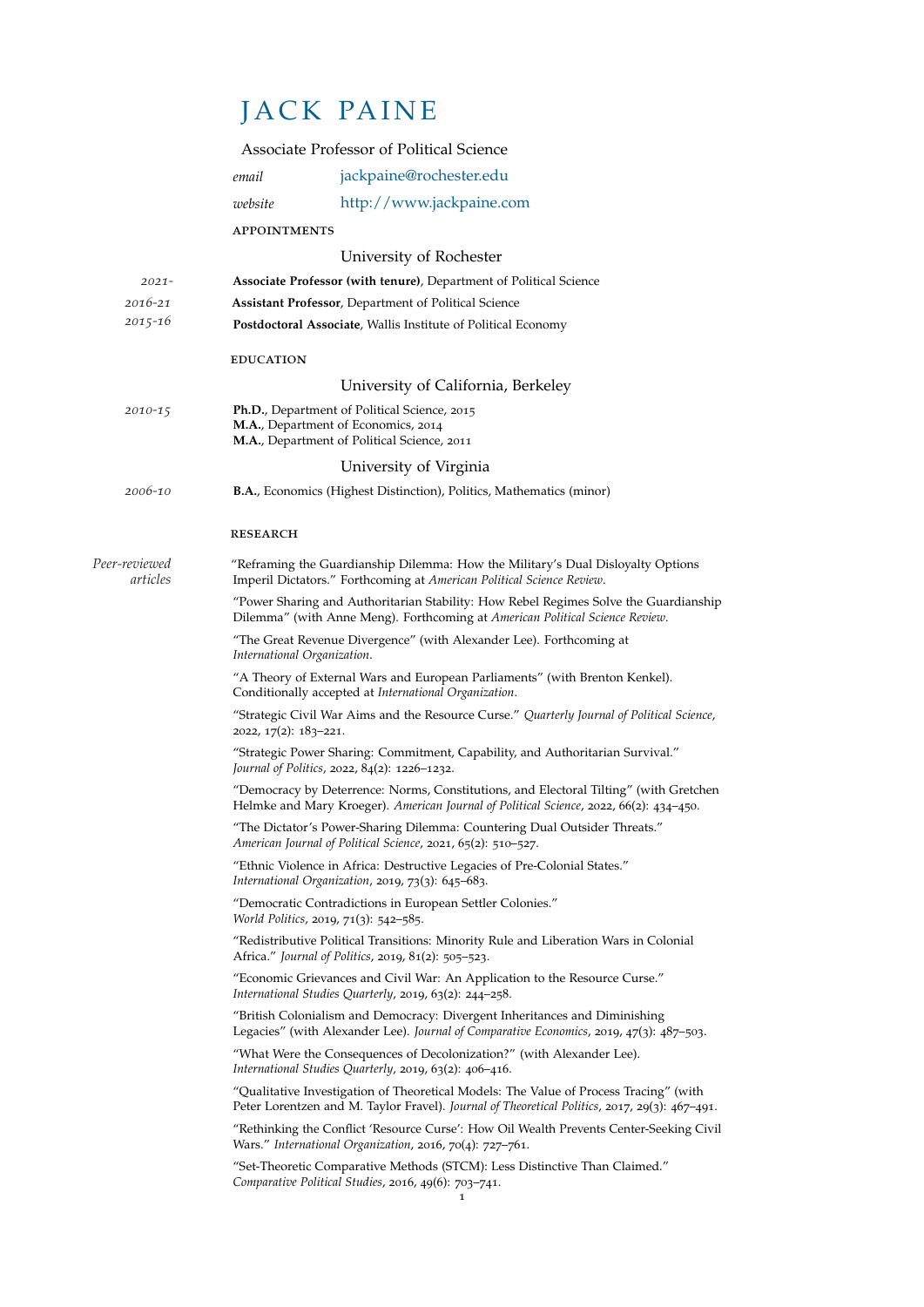| Invited<br>submissions | "Uses and Abuses of Formal Models in Political Science" (with Scott A. Tyson).<br>2020. SAGE Handbook of Political Science: A Global Perspective, Chapter 11.                                                                                                                                                                                                                                   |  |  |
|------------------------|-------------------------------------------------------------------------------------------------------------------------------------------------------------------------------------------------------------------------------------------------------------------------------------------------------------------------------------------------------------------------------------------------|--|--|
|                        | "Still Searching for the Value-Added: Persistent Concerns About Set-Theoretic<br>Comparative Methods." Comparative Political Studies, 2016, 49(6): 793-800.                                                                                                                                                                                                                                     |  |  |
| In progress            | Colonial Origins of Democracy and Dictatorship<br>(Working book manuscript with Alexander Lee)                                                                                                                                                                                                                                                                                                  |  |  |
|                        | "African Political Institutions and the Impact of Colonialism" (with Jutta Bolt, Leigh<br>Gardner, Jennifer Kohler, and James Robinson)                                                                                                                                                                                                                                                         |  |  |
|                        | "Authoritarian Power Sharing: Concepts, Mechanisms, and Strategies" (in preparation for<br>Annual Review of Political Science; with Anne Meng and Robert Powell)                                                                                                                                                                                                                                |  |  |
|                        | "Endogenous Colonial Borders: Precolonial States and Geography in the Partition of<br>Africa" (with Xiaoyan Qiu and Joan Ricart-Huguet)                                                                                                                                                                                                                                                         |  |  |
|                        | "Countermajoritarian Institutions and Self-Subverting Democracy"<br>(with Gretchen Helmke)                                                                                                                                                                                                                                                                                                      |  |  |
|                        | "Autocratization" (with Anne Meng)                                                                                                                                                                                                                                                                                                                                                              |  |  |
|                        | "Stronger Challengers can Cause More (or Less) Conflict and Institutional Reform"<br>(with Andrew Little)                                                                                                                                                                                                                                                                                       |  |  |
|                        | PROFESSIONAL PRESENTATIONS                                                                                                                                                                                                                                                                                                                                                                      |  |  |
| 2022                   | The Nature of Political Power in Igboland (held at the University of Nigeria)                                                                                                                                                                                                                                                                                                                   |  |  |
| 2021                   | Powellfest 2021; APSA Annual Meeting; Syracuse University – Comparative Politics and<br>International Relations seminar; African Politics Conference Group online workshop;<br>VWAR online workshop; University of Southern California Comparative Politics<br>workshop                                                                                                                         |  |  |
| 2020                   | Cornell University – Peace and Conflict Institute Reading Group; APSA Annual Meeting;<br>SPSA Annual Meeting; University of Michigan – Conflict & Peace, Research &<br>Development seminar; University of Chicago - Workshop on International Politics;<br>Vanderbilt University – Conference on Formal Models of International Relations; African<br>Politics Conference Group online workshop |  |  |
| 2019                   | APSA Annual Meeting, SPSA Annual Meeting, ISA Annual Meeting, MPSA Annual<br>Meeting, SIOE Annual Meeting, Harris Political Economy lunch series                                                                                                                                                                                                                                                |  |  |
| 2018                   | SPSA Annual Meeting, WPSA Annual Meeting, EPSA Annual Meeting, APSA Annual<br>Meeting, Formal Theory and Comparative Politics conference (Yale University), Harris<br>Political Economy seminar (University of Chicago)                                                                                                                                                                         |  |  |
| 2017                   | SPSA Annual Meeting, University of Washington Political Economy Workshop, WPSA<br>Annual Meeting, APSA Annual Meeting                                                                                                                                                                                                                                                                           |  |  |
| 2016                   | APSA Annual Meeting, Formal Models in International Relations Conference at the<br>University of Southern California, SPSA Annual Meeting                                                                                                                                                                                                                                                       |  |  |
| 2015                   | APSA Annual Meeting, Polmeth Annual Meeting, University of Michigan, Working<br>Group in African Political Economy regional meeting                                                                                                                                                                                                                                                             |  |  |
| 2014                   | APSA Annual Meeting, Duke University Security, Peace, and Conflict seminar, Emory<br>University, ISNIE Annual Meeting, MPSA Annual Meeting, Polmeth Annual Meeting, UC<br>Berkeley Political Economy Research Lunch, University of Rochester                                                                                                                                                    |  |  |
| 2013                   | APSA Annual Meeting, MPSA Annual Meeting, Polmeth Annual Meeting, UC Berkeley<br>Comparative Politics Colloquium, UT Austin Workshop on Case Studies and Medium-N<br>Analysis                                                                                                                                                                                                                   |  |  |

2